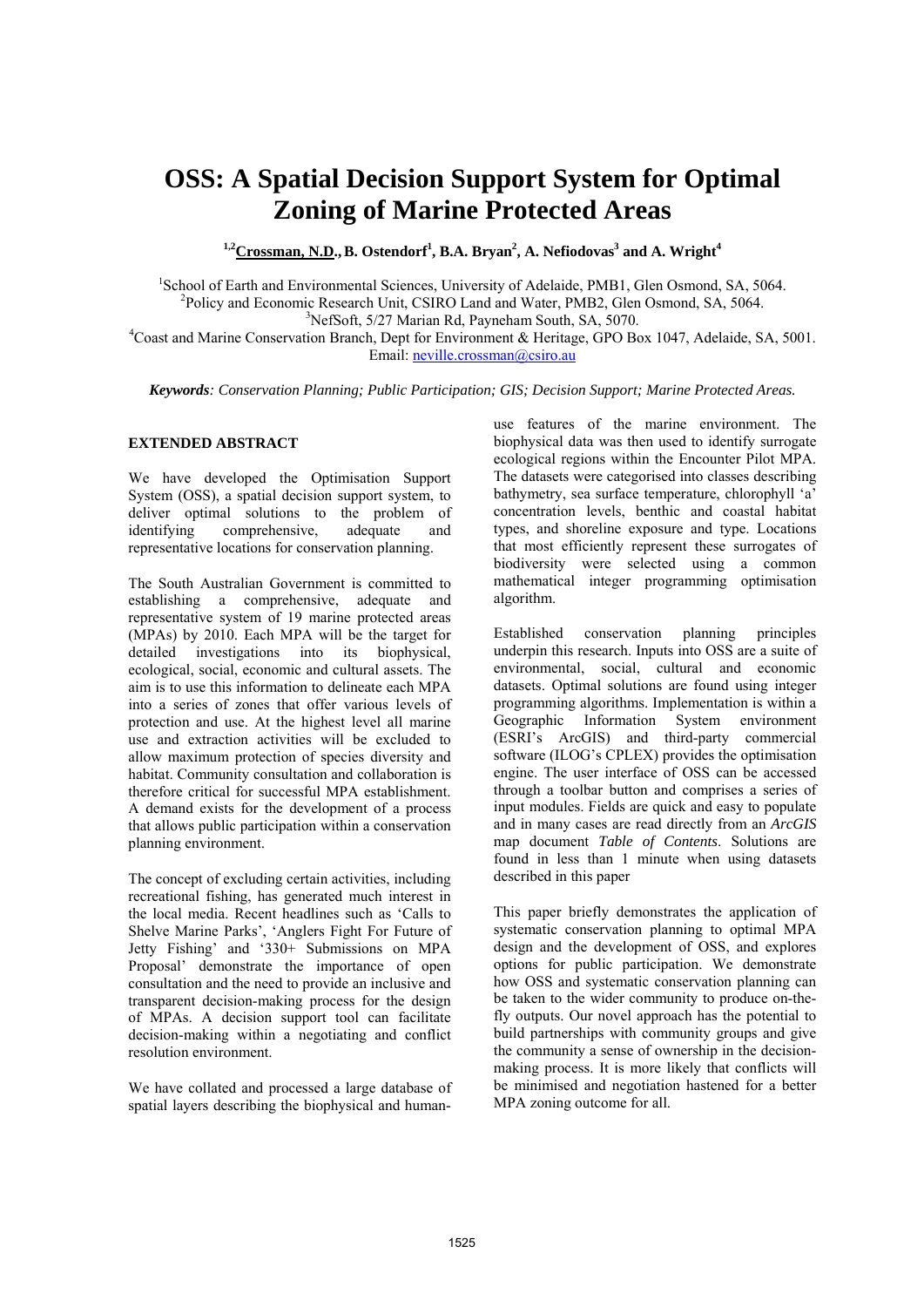# **1. INTRODUCTION**

The protection of South Australia's marine biodiversity is a high priority. The South Australian State Strategic Plan (Government of South Australia 2003) specifies a target of establishing 19 multipleuse marine protected areas (MPAs) by 2010. MPAs are areas identified as being representative of the different biodiversity systems in South Australian waters. Each MPA will be delineated into a series of zones that offer various levels of protection and use, including limits on use and extraction. The State Government's MPA decision-making and design process aims to be inclusive and consultative to avoid potential public dissent and minimise community backlash.

A systematic and transparent approach to MPA design is called for. Such an approach will allow for the integration of management priorities (e.g. protecting biodiversity) with multiple stakeholder needs (e.g. fishing and recreational use) (Agardy 1997). We present a brief account of our efforts to zone a MPA based on well-established conservation and marine planning principles (Margules and Pressey 2000, Leslie *et al.* 2003). We also demonstrate the development of a decision support tool that can produce rapid solutions to facilitate decision-making and potentially underpin an allinclusive public participation process.

# **1.1. Systematic Conservation Planning**

Systematic conservation planning (Margules and Pressey 2000) aims to select the areas and environments to protect in order to maximise the chances for conservation. Systematic conservation planning is a complex problem and involves consideration of an established suite of principles such as comprehensiveness, adequacy, representativeness, efficiency and flexibility (Margules and Pressey 2000). Whilst the principles of systematic conservation planning are reasonably well established, the methods for implementing these principles are many and varied.

Many studies have presented methods for conservation planning (e.g. Church *et al.* 1996, Haight *et al.* 2000, ReVelle *et al.* 2002, Rodrigues and Gaston 2002, Leslie *et al* 2003, Haight *et al.* 2005). The methods can be classed according to whether they can guarantee an optimal solution or not. Approaches that do not guarantee an optimal solution include scoring approaches (Pressey and Nicholls 1989), heuristic algorithms, and simulated annealing (Possingham *et al.* 2000, Leslie *et al.* 2003). On the other hand, studies by Rodrigues and Gaston (2002), Önal and Briers (2003), Snyder et al. (2004) and Haight et al. (2005) have demonstrated approaches to conservation planning that guarantee optimal solutions. They all employ integer programming.

Integer programming coupled with a GIS provides the potential to systematically plan using a range of spatial databases. The guaranteed optimality of solutions provides greatest efficiency in MPA design. However, common GIS packages do not include integer programming as a general tool, making it necessary to employ third party software. This lack of integration can hamper decision-making (e.g. Denzer 2005).

# **1.2. Spatial Decision Support Systems**

A spatial decision support system (SDSS) is an intelligent information system that reduces decision making time as well as improving the consistency and quality of the decisions (Cortes *et al.* 2000). A SDSS can be either problem specific or situation and problem specific (Rizzoli and Young 1997). Both are tailored to a specific problem, but the latter is generally limited to one specific spatial location. Amongst Rizzoli and Young's (1997) desirable features of an SDSS is the ability to deal with spatial data and ability to be used effectively for diagnosis, planning, management and optimisation.

#### **1.3. Marine Protected Area Planning in South Australia**

The basis for the design of MPAs in South Australia is a 5-level multiple-use zoning system. The aim is to protect coastal, estuarine and marine ecosystems, while also providing for continued ecologically sustainable use of suitable areas. Most activities, including recreational and commercial activities, will continue within a MPA. However, there will be particular zones in which some activities will not be permitted thereby guaranteeing the protection of representative habitats, species and ecological features. At the highest level of protection is the *Restricted Access Zone* in which access and extraction is not generally permitted. While these will generally be the smallest zones, they will include the most important habitat and have the potential to be associated with the greatest conflict. The question that arises is where to best locate core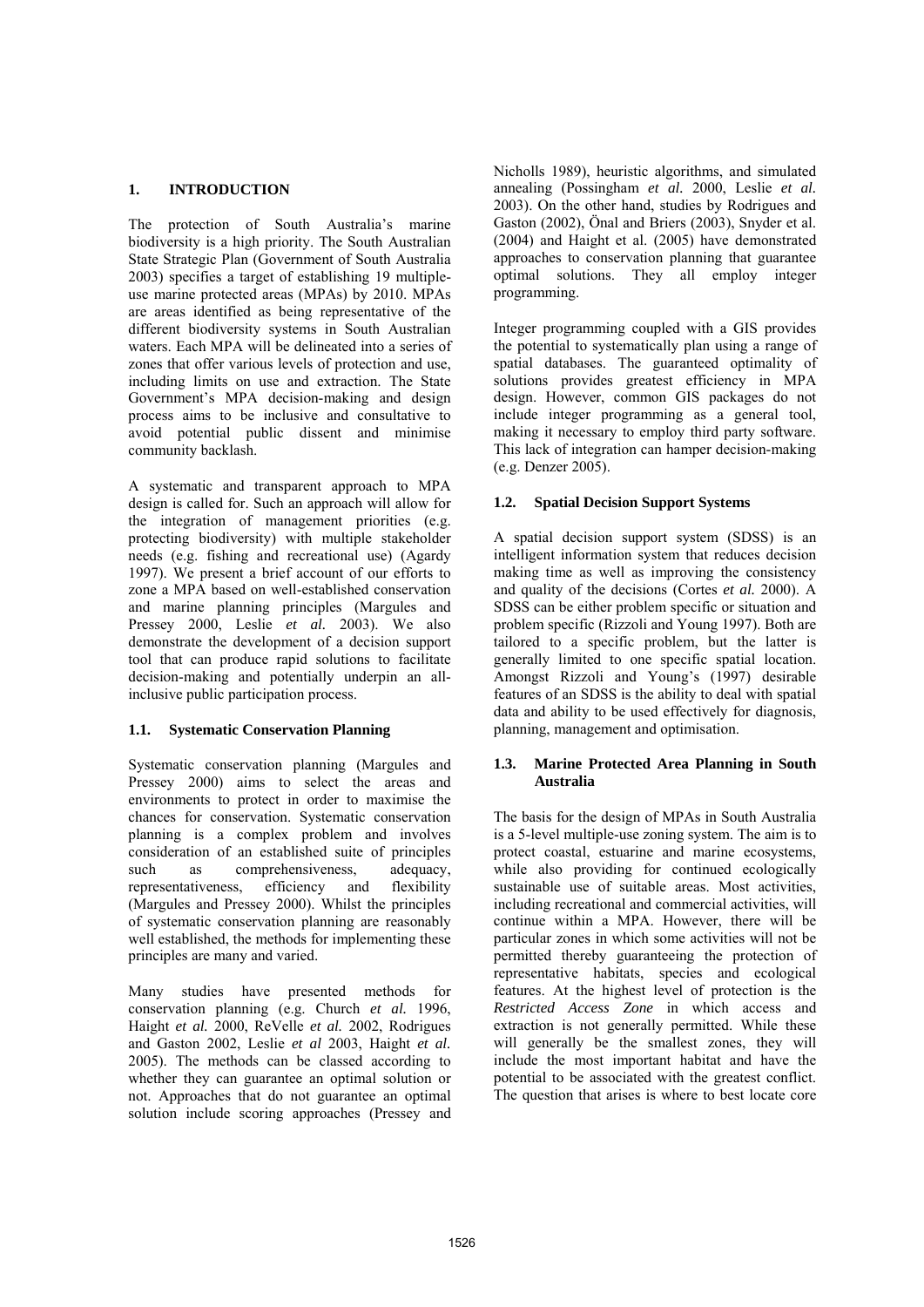zones for biodiversity conservation that have the support of marine coastal users?

Zoning for the *Restricted Access Zone* in the MPA then becomes a typical environmental decisionmaking problem because the process includes many stakeholders, uncertainties, multiple, possibly conflicting criteria; and impacts which extend far into the future (French and Geldermann 2005). Public participation, collaboration and consultation in the planning process are then imperatives for attaining a consensual MPA design.

The plan to exclude certain activities, including recreational fishing, has generated much interest in the local media and across the wider community. Recent newspaper headlines, such as 'Calls to Shelve Marine Parks' (Anonymous 2005), 'Anglers Fight For Future of Jetty Fishing' (Austin 2005) and '330+ Submissions on MPA Proposal' (Robinson 2005), further demonstrates the importance of open consultation and the need to provide an inclusive and transparent decision-making process. We suggest that a decision support tool and a systematic approach to planning can facilitate decision-making within a negotiation and conflict resolution environment.

Recognising the need to be inclusive, open and transparent to the public, the State Government has implemented a consultation, collaboration and education program between all spheres of government, industry and community groups with an interest in the marine environment. This includes three on-going committees (*Marine Advisory Committee*; *MPA Consultative Committee*; *Scientific Working Group*), and public workshops and meetings during the draft phase of each MPA design. The potential exists to introduce a spatial decision support tool to the public participation process of MPA design.

# **2. METHODS**

# **2.1. Study Area**

Initial research was applied to the Encounter pilot study area (Figure 1). The region, approximately 80km south of Adelaide and with an area of 2,700  $km<sup>2</sup>$ , is high in biodiversity and contains a number of unique coastal and marine environments. High biodiversity values, proximity to numerous coastal towns and ports and high aesthetic values have seen the Encounter region develop into a very popular destination for many recreational and commercial activities. This has placed increased pressure on the environmental stability of the region's marine ecosystems.



**Figure 1.** The Encounter MPA, South Australia.

# **2.2. The Data**

We have collated and processed a large database of spatial layers describing the biophysical and humanuse features of the marine environment (Table 1). The biophysical data was then used to identify surrogate ecological regions within the Encounter Pilot MPA. The datasets were categorised into classes. Locations that most efficiently represent these surrogates of biodiversity were selected using integer programming. The aim is to minimise an objective function subject to certain constraints. The next section describes the model in more detail.

To add proximity, i.e. spatial realism, we developed three weighting data layers that encourage models to preferably select particular planning units:

- *Environmental variability*: This is an important aspect in determining areas of high value in the design of a system of MPAs. GIS neighbourhood statistics were used to calculate standard deviation across a subset of the biophysical datasets (Table 1), thereby identifying locations of high variability. Areas of high variability (i.e. those that contain steep spatial gradients of each biophysical variable) are more likely to contain greater species diversity and different environment types, and are therefore of greater conservation value (Ferrier *et al.* 2002, Faith *et al.* 2004) and are selected.
- *Social cost*: In an attempt to include recreational and commercial interests, 18 spatial data layers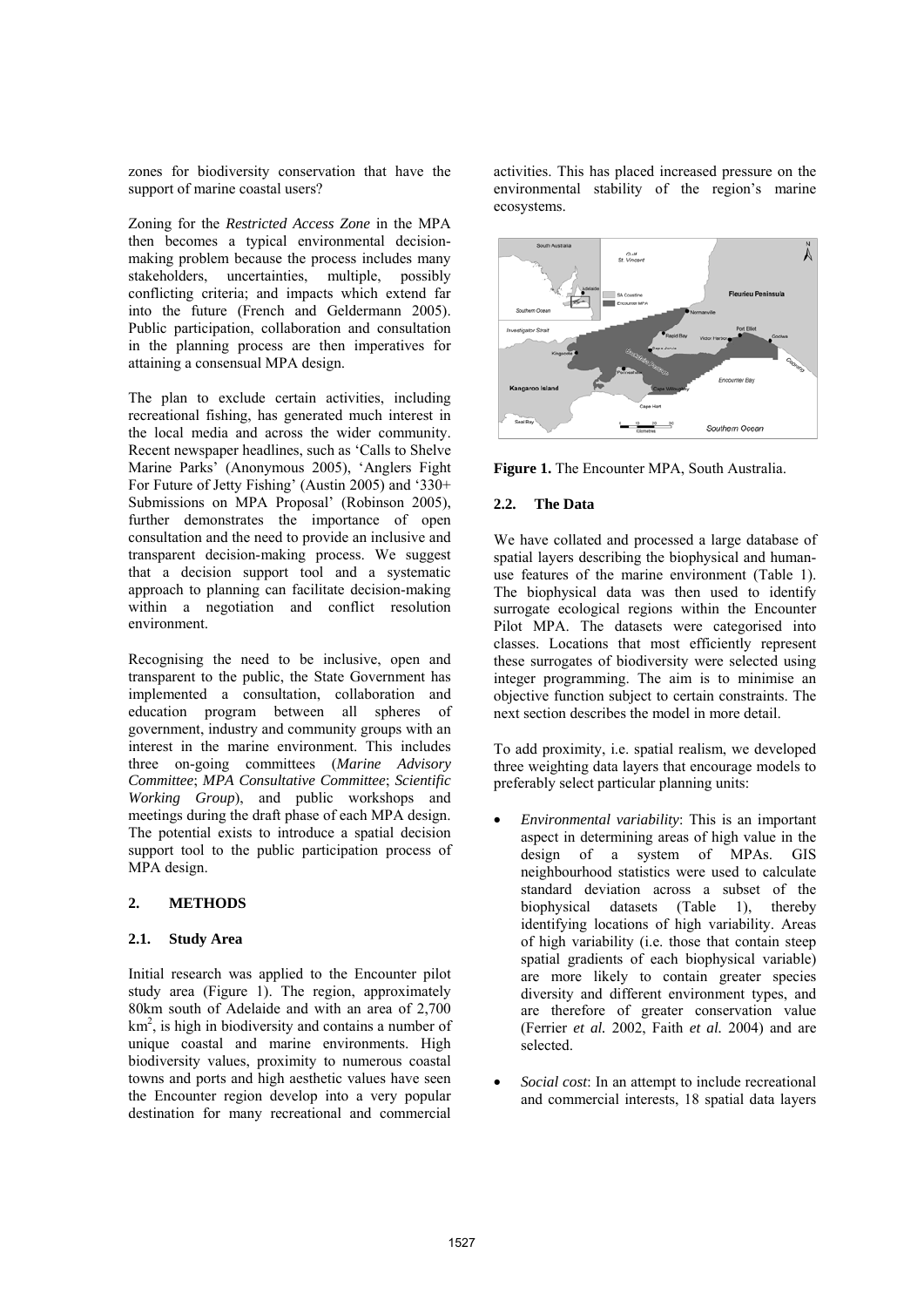(Table 1) were classified to encourage the selection of planning units that have a minimum social cost value. This weighting surface is based on a range of biological, social and marine-use data that potentially have social interest value from users of the marine environment (Table 1). Features thought to have a positive contribution to a MPA, i.e. areas that should have lower social cost weighting in the process of selecting areas for MPA selection (e.g. estuary outlets, temperate fish habitats, NZ Fur Seal colonies), are preferably selected. Features thought to have a potentially negative effect on a MPA (e.g. jetties and ports) were assigned high social cost weightings and preferably not selected.

**Table 1.** Spatial dataset used in the modelling. All data was sourced from the South Australian State Government. Those layers with an \* were included in the environmental variability weighting layer.

| <b>Biophyisical</b>      | Socio-economic             |
|--------------------------|----------------------------|
| Bathymetry*              | Crownland                  |
| Benthic habitat          | Coastal wetlands           |
| <b>Bioregions</b>        | Estuary outlets            |
| Chlorophyll 'a' content* | Temperate fish habitats    |
| (Concentration Levels)   | Geological monuments       |
| Shoreline type           | Hobart aquatic reserve     |
| Shoreline exposure       | Jetties                    |
| Sea surface temperature* | Macroalgae                 |
| (Summer-Winter range °C) | Net closures               |
| Sea surface temperature* | <b>NZ Fur Seals</b>        |
| (Summer $^{\circ}$ C)    | Ports                      |
| Sea surface temperature* | Recreational fishing areas |
| (Winter $^{\circ}$ C)    | Restricted boating         |
|                          | Saltmarsh                  |
|                          | Sealion                    |
|                          | Ship wrecks                |
|                          | Shipping density           |
|                          | Whale aggregation areas    |

• *Distance to existing terrestrial/marine reserves*: This layer encourages site selection toward existing marine and terrestrial reserves. Terrestrial reserves were included because many biotic and abiotic processes occur across the terrestrial/marine interface. National Park reserves with marine components were also identified because of their current protection and the common-held conservation goal of expanding existing reserves. The weighting surface was generated using Euclidean distance functions in the GIS.

#### **2.3. Integer Programming**

The classic set-covering integer programming model is used in this study to identify the minimum number of planning units required to meet the conservation targets defined by proportional and area constraints. Mathematically, the optimisation techniques attempt to (adapted from Possingham *et al.* 2000):

minimise 
$$
\sum_{i=1}^{m} lx_i
$$
 (1)

subject to 
$$
\sum_{i=1}^{m} a_{ij} x_i \ge c_j \quad \text{for } j = 1...n \qquad (2)
$$

where 
$$
a_{ij}, x_i \in \{0,1\}, A_j = \sum_{i=1}^m a_{ij}
$$

and 
$$
c_j = \begin{cases} pA_j \text{ if } pA_j \ge t \\ \min(A_{j,} t) \text{ otherwise} \end{cases}
$$
 (3)

A study area of *m* planning units contains *n* classes of physical and environmental data. A *m* x *n* matrix **A** is created whose elements  $a_{ij}$  are attributed a binary value according to the presence or absence of a class *cj* in each planning unit. Planning units are given a value of '1' if they are contain a particular class or '0' otherwise. A solution vector **X** with dimension  $m$  is defined such that its elements  $x_i$  are given a value of '1' if a planning unit is selected for conservation or '0' if not selected. The set-covering integer programming model strives to minimise the number of planning units to be conserved subject to areal constraints for each class *cj*. Areal constraints are a function of the area of the class, the proportional target ((*p*), the minimum percentage of each class to be restored), and the minimum area target  $((t))$ , the minimum number of planning units in each class to be restored). For each class, the areal constraint is equal to the proportional target multiplied by the number of planning units in the class if this value is greater than or equal to the minimum area target. Otherwise, the areal constraint for the class equals the lesser of the total number of planning units in the class or the specified minimum area target.

We have also introduced a further objective into equation (1) that incorporates proximity. A weighting score *l* was calculated at each planning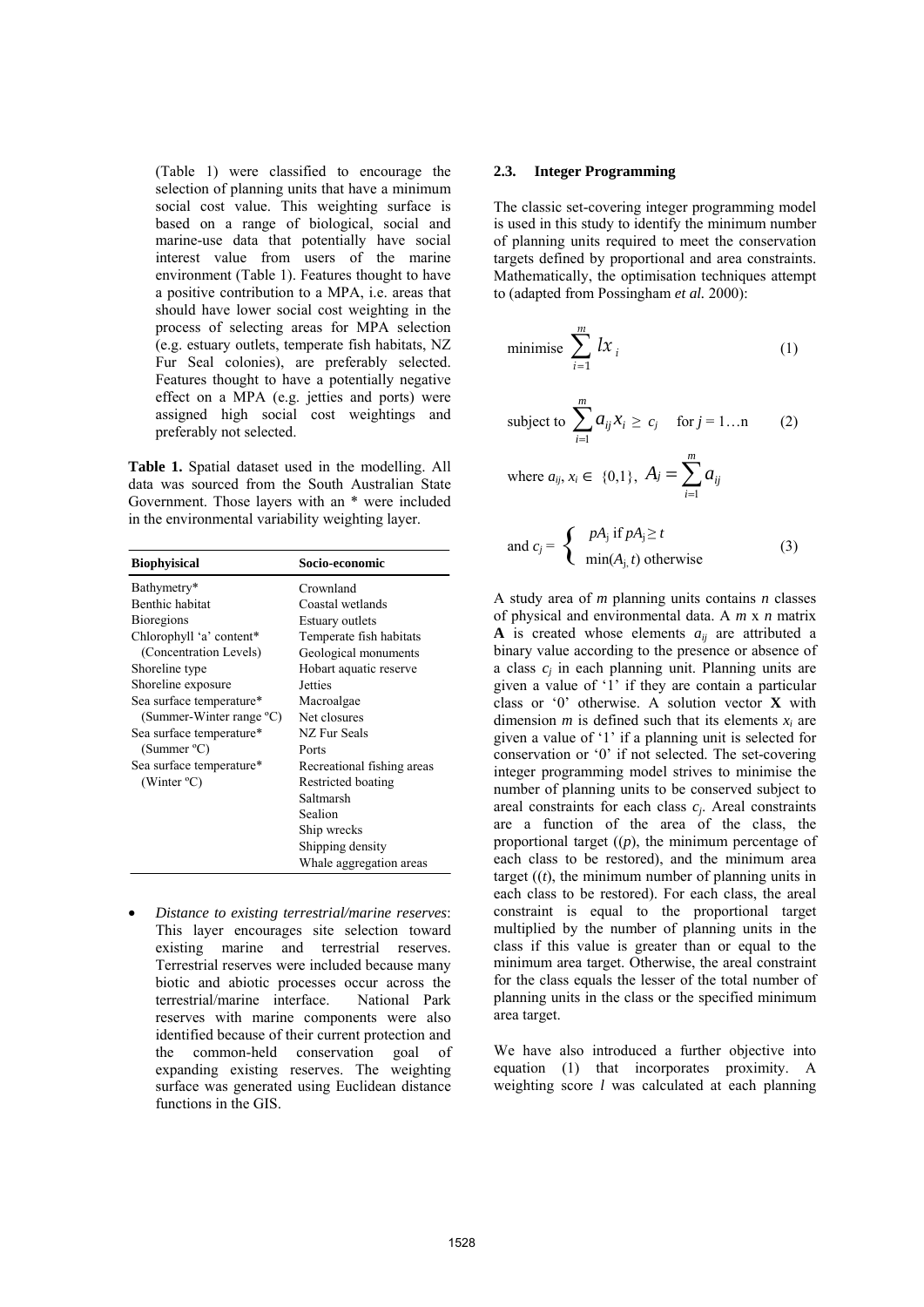unit by combining the individual weighting layers in an *n*-component mixture model:

$$
l = w_l f(1) + \dots + w_n f(n) \tag{4}
$$

where  $f(1)...f(n)$  are weighting layers and  $w_1...w_n$  are weighting coefficients that are determined by a user. In a similar fashion to multi-criteria decision analysis problems, there is considerable scope for public participation in determining weighting coefficients (e.g. Malczewski 1999, Store and Kangas 2001, Villa *et al.* 2002, Stoms *et al.* 2004, Hill *et al.* 2005). Planning units are selected based not only on their contribution to an optimal solution, but also on their weighting score which is a direct function of location.

#### **2.4. Model Implementation**

We employ the commercially available optimiser, *ILOG's CPLEX 9.0* engine (ILOG 2003), to find optimal solutions to our problem. However, *CPLEX* is a stand-alone application and is separate to the GIS, and requires data to be in tabular format. Extracting and pre-processing the data from the GIS is a relatively complex and time-consuming task. The complexity devalues the modelling by making it inefficient and user-*un*friendly. To overcome this problem we designed and tested a spatial decision support system to be used as a tool in conjunction with the GIS to aid in the selection of planning units that meet conservation planning targets. Our SDSS, the Optimised Site Selection (OSS) tool, is available as an extension to *ESRI's ArcGIS 9.0* (ESRI 2004) and allows users to quickly and simply optimise the spatial selection and design of zones within a MPA. We designed OSS to be fully interactive with the GIS and eliminate the need to pre- and post-process spatial layers for input into *CPLEX* and output back to the GIS, respectively.

All input datasets were converted to  $1 \text{km}^2$  resolution grids. The number of planning units *m* in the study area is 2,790. The number of data classes *n* of biodiversity surrogate (biophysical) data is 44. A presence/absence matrix of 2,790 x 44 is generated as model input. A 2,790 vector of selected and nonselected planning units is generated as output. Existing reserved areas are included in the selected set. All models were run on a Pentium 4, 3.0 GHz PC with 1Gb of RAM.

#### **3. RESULTS**

The output example in Figure 2 satisfies a 20% representation target of each dataset. The model also includes the three weighting layers combined using equal weights of 0.33. The optimal set of planning units selected under a pre-defined conservation target is the most efficient set for biodiversity conservation and are of optimal design. Under this solution, 20% of the area of each class of data within each surrogate dataset is identified with maximum efficiency. These could become the core *Restricted Access Zone* zones that offer the highest level of species and habitat protection within the MPA (Figure 2). The 20% target in Figure 2 is only arbitrary. It could be set at 5%, 35%, or any other conservation target as determined by the conservation goals of the State Government.



**Figure 2**. Identifying core high protection zones for marine biodiversity conservation – 20% conservation target and three weighting layers.

| 055<br>Layers   Classes   Model   Dutput   Log   About OSS |                                                                                                        | $\times$ |
|------------------------------------------------------------|--------------------------------------------------------------------------------------------------------|----------|
| <b>Optimised Site Selection</b>                            | Layer Selection<br>Sites Layer<br>Data Layers Group                                                    |          |
|                                                            | Include Layers Group<br>$\Box$ Ignore<br>۰<br>Exclude Layers Group                                     |          |
|                                                            | $\overline{\mathsf{v}}$ Ignore<br>Weighting Layers Group<br>$\nabla$ Ignore<br>$\overline{\mathbf{v}}$ |          |
| <b>Bun</b>                                                 | Save Settings<br>Close                                                                                 |          |

**Figure 3**: OSS user interface available from an *ESRI ArcMap 9.0* document.

Figure 3 presents the user interface for our spatial decision support system, OSS. The user interface of OSS can be accessed through a toolbar button and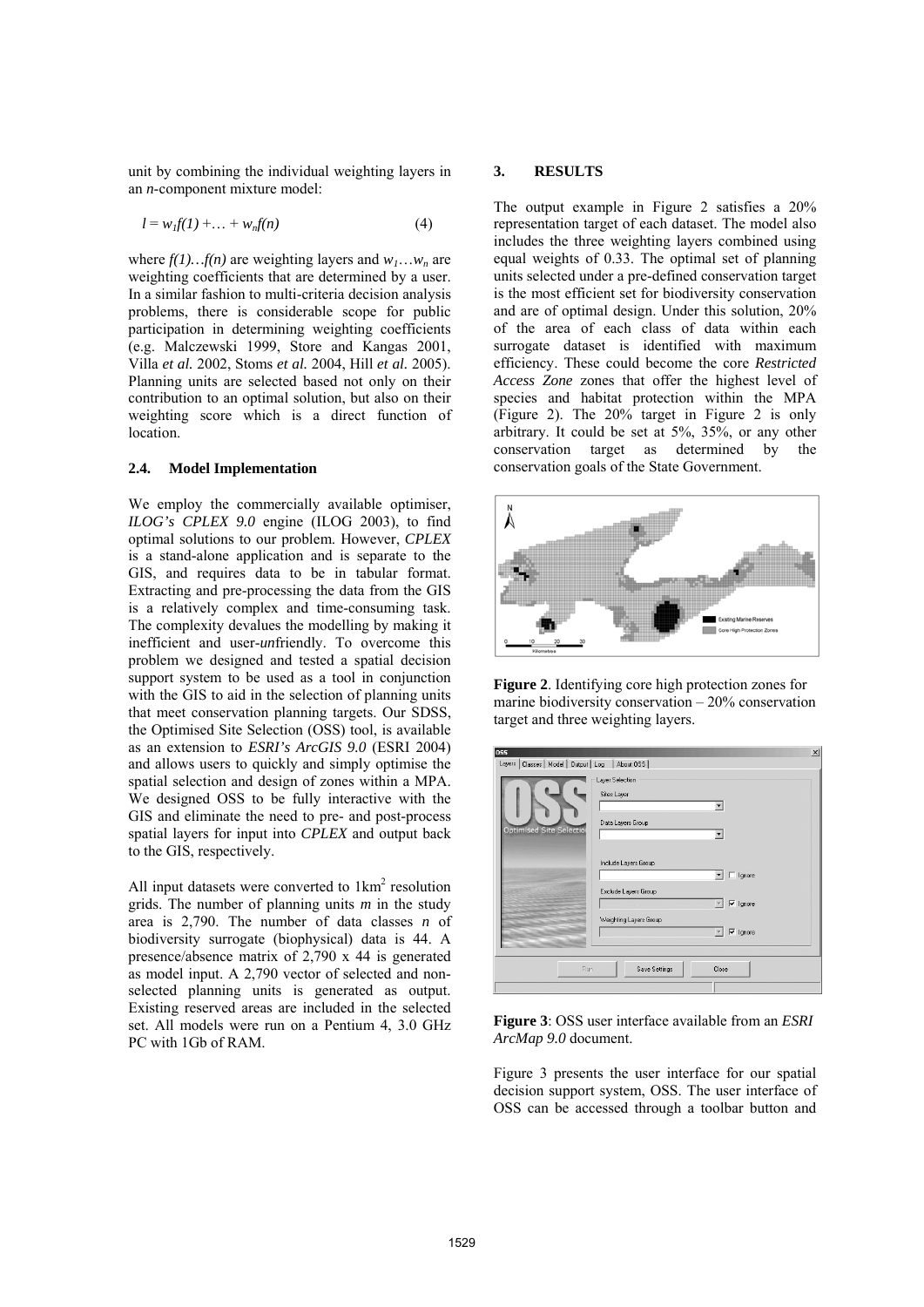comprises a series of input modules. Fields are quick and easy to populate and in many cases are read directly from an *ArcGIS* map document *Table of Contents*. Solutions were found in less than 1 minute when using datasets in this paper. This includes all pre-processing, solving of the integer programming model, and returning a solution to the GIS. The value of OSS lies in the high level of interactivity with the GIS. Spatial layers in the GIS can be instantly modified by the user and input into OSS.

#### **4. DISCUSSION AND CONCLUSION**

The integer programming optimisation models implemented in this study were successful in finding efficient and representative combinations of planning units for protection given the specified parameters. OSS facilitated and simplified the modelling procedure by providing a user-friendly interface to find optimal solutions. Our methodology can be applied across any study area and any scale to solve user-selected optimisation constraints for MPA design.

OSS has other advantages on top of the increased simplicity and speed for finding solutions, namely repeatability and interactivity. The views of other decision makers beyond the researcher and GIS user can be easily incorporated. The GIS-user can use the GIS to make any changes to the input data and repeat the modelling as often as they like, recording the effect on solutions as they go. For example, new data layers can be included or existing layers excluded, specific planning units can be explicitly included or excluded, dataset class boundaries can be redefined, new weighting layers can developed that meet the goals of the MPA planner, and weighting layer weights can be adjusted. Any conservation target can be entered into OSS and solutions instantly examined. Outputs from a previous model run, such as those in figure 2, can be included as an additional constraint that is then built on to by new solutions. The expanded solutions are also maximally efficient representations of habitat and meet the constraints and goals defined by the MPA planner.

The State Government of South Australia is investigating methods that may enhance the MPA design process. They consider that the selection of priority planning units for dedicated conservation and high-level protection is a critical intermediate step in zoning a MPA. These priority units would be best identified using a community consultation approach in conjunction with modelling. The automated modelling processes we present rapidly

generates alternative arrangements of planning units based upon differing criteria, thereby providing additional material for discussion between decisionmakers and community representatives. However, if these models are to be effective, they must be able to be constrained by specific conservation targets. OSS includes features that allow such constraints to be applied, and uses an analytical model that guarantees fast and optimal solutions. The use of GIS and spatial optimisation is therefore of value to the State Government and can be used in conjunction with traditional methods to aid the process of MPA selection and zoning.

We recommend that future community consultation, whether it is through the formal *Marine Advisory Committee* or *MPA Consultative Committee*, or through more *ad hoc* and open public/community meetings, provide the opportunity for audiences to contribute directly to MPA design. A potential approach would be to take a laptop loaded with OSS, *ArcGIS* and *CPLEX* into these community forums and produce on-the-fly optimal solutions that meet conservation targets as well opportunity for instant public participation. It is more likely that conflicts will be minimised and negotiation hastened for a better MPA zoning outcome for all.

# **5. ACKNOWLEDGEMENTS**

This work was supported by the Australian Research Council grant LP0348771.

# **6. REFERENCES**

- Agardy, T. (1997), *Marine Protected Areas and Ocean Conservation*, Landes Press, Austin, Texas.
- Anonymous, (2005), Calls to Shelve Marine Parks, *The Advertiser*, 14<sup>th</sup> July.
- Austin, N. (2005), Anglers fight for future of jetty fishing, *The Advertiser*,  $20^{th}$  June.
- Church, R.L., D.M. Stoms and F.W. Davis (1996), Reserve selection as a maximal covering location problem, *Biological Conservation*, 76, 105-112.
- Cortes, U., M. Sanchez-Marre, L. Ceccaroni, I. R-Roda and M. Poch (2000), Artificial intelligence and environmental decision support systems, *Applied Intelligence*, 13, 77-91.
- Denzer, R. (2005), Generic integration of environmental decision support systems – state-